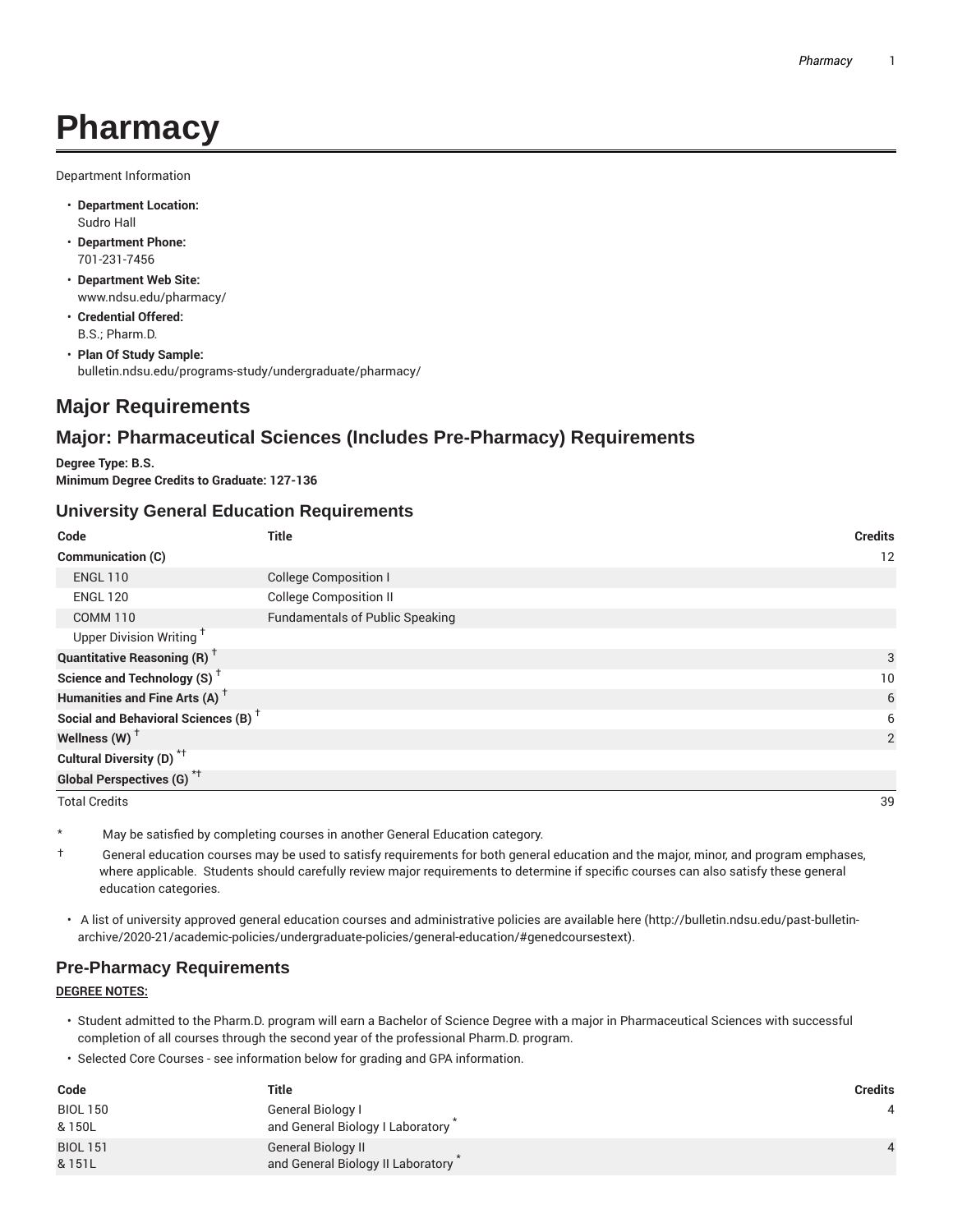| <b>BIOL 220</b><br>& 220L                                                                                       | Human Anatomy and Physiology I<br>and Human Anatomy and Physiology I Laboratory (May satisfy general education category S) <sup>*</sup> | 4                        |  |  |
|-----------------------------------------------------------------------------------------------------------------|-----------------------------------------------------------------------------------------------------------------------------------------|--------------------------|--|--|
| <b>BIOL 221</b><br>& 221L                                                                                       | Human Anatomy and Physiology II<br>and Human Anatomy and Physiology II Laboratory (May satisfy general education category S)            | $\overline{4}$           |  |  |
| <b>CHEM 121</b><br>& 121L                                                                                       | General Chemistry I<br>and General Chemistry I Laboratory (May satisfy general education category S)                                    | 4                        |  |  |
| <b>CHEM 122</b><br>& 122L                                                                                       | <b>General Chemistry II</b><br>and General Chemistry II Laboratory (May satisfy general education category S) <sup>*</sup>              | $\overline{4}$           |  |  |
| <b>CHP 190</b>                                                                                                  | <b>Critical Thinking and Academic Success</b>                                                                                           | $\overline{2}$           |  |  |
| <b>COMM 110</b>                                                                                                 | Fundamentals of Public Speaking                                                                                                         | 3                        |  |  |
| <b>COMM 216</b>                                                                                                 | Intercultural Communication (May satisfy general education category B and D)                                                            | 3                        |  |  |
| <b>ECON 201</b>                                                                                                 | Principles of Microeconomics (May satisfy general education category B and G) <sup>*</sup>                                              | 3                        |  |  |
| <b>ENGL 120</b>                                                                                                 | College Composition II <sup>*</sup>                                                                                                     | 3                        |  |  |
| <b>MATH 146</b>                                                                                                 | Applied Calculus I (May satisfy general education category R) <sup>*</sup>                                                              | $\overline{\mathcal{L}}$ |  |  |
| <b>MICR 460</b>                                                                                                 | Pathogenic Microbiology                                                                                                                 | 3                        |  |  |
| <b>PHYS 211</b>                                                                                                 | College Physics I                                                                                                                       | 3                        |  |  |
| <b>STAT 330</b>                                                                                                 | Introductory Statistics (May satisfy general education category R)                                                                      | 3                        |  |  |
| Biochemistry - select from below:                                                                               |                                                                                                                                         | 5 or 6                   |  |  |
| <b>BIOC 460</b><br>& BIOC 461                                                                                   | Foundations of Biochemistry and Molecular Biology I<br>and Foundations of Biochemistry and Molecular Biology II                         |                          |  |  |
| <b>PSCI 301</b>                                                                                                 | Biochemistry and Molecular Biology for Pharmacists (Limited to Early Admission Pathway (EAP)<br>students)                               |                          |  |  |
| Organic Chemistry - select from below: 1                                                                        |                                                                                                                                         | 5 or 7                   |  |  |
| <b>CHEM 341</b><br>& 341L<br>& CHEM 342                                                                         | Organic Chemistry I<br>and Organic Chemistry I Laboratory<br>and Organic Chemistry II <sup>*</sup>                                      |                          |  |  |
| <b>PSCI 300</b>                                                                                                 | Pharmaceutical Organic Chemistry (Limited to Early Admission Pathway (EAP) students)                                                    |                          |  |  |
| Microbiology - select from below:                                                                               |                                                                                                                                         | 3 or 5                   |  |  |
| <b>MICR 202</b><br>& 202L                                                                                       | Introductory Microbiology<br>and Introductory Microbiology Lab                                                                          |                          |  |  |
| <b>MICR 350</b><br>&350L                                                                                        | <b>General Microbiology</b><br>and General Microbiology Lab                                                                             |                          |  |  |
| Upper Division Writing - select from below 1                                                                    |                                                                                                                                         | 3                        |  |  |
| <b>ENGL 324</b>                                                                                                 | Writing in the Sciences (May satisfy general education category C)                                                                      |                          |  |  |
| or ENGL 325                                                                                                     | Writing in the Health Professions                                                                                                       |                          |  |  |
| <b>PHRM 324</b>                                                                                                 | Writing and Professionalization in Pharmacy (Limited to Early Admission Pathway (EAP) students)                                         |                          |  |  |
| <b>Professional Pharmacy P1 &amp; P2 Years</b>                                                                  |                                                                                                                                         |                          |  |  |
| the contract of the contract of the contract of the contract of the contract of the contract of the contract of |                                                                                                                                         |                          |  |  |

Curricular plan based on traditional admissions path or early acceptance path. Consult adviser for additional information.

## **Selected Core Courses**

Selected core courses will be used for selection criteria to determine GPA used in calculation for admission to the professional program. These courses must show evidence of letter grade, or other means of demonstrating acceptable competency (i.e. AP – CEEB) and MUST be completed by the end of fall semester prior to the admissions deadline to apply to the pharmacy program. Remaining courses, which are required and listed in the pre-pharmacy curriculum, MUST be completed by the end of spring term. The only exception to this is that up to six credits of electives may be completed during the summer term.

## **Pre-Professional Pharmacy Requirements and Notes**

• **All courses listed for pre-pharmacy must be complete in order to apply for the professional program in the last spring semester in which prerequisite courses are taken.**

## **Degree Requirements and Notes**

- All required courses must be completed with a grade of 'C' or above.
- All students must maintain a semester GPA of 2.0 or above for each semester in the College. A student who fails to meet this standard for two successive or three non-successive semesters may be terminated from enrollment in the College of Health Professions.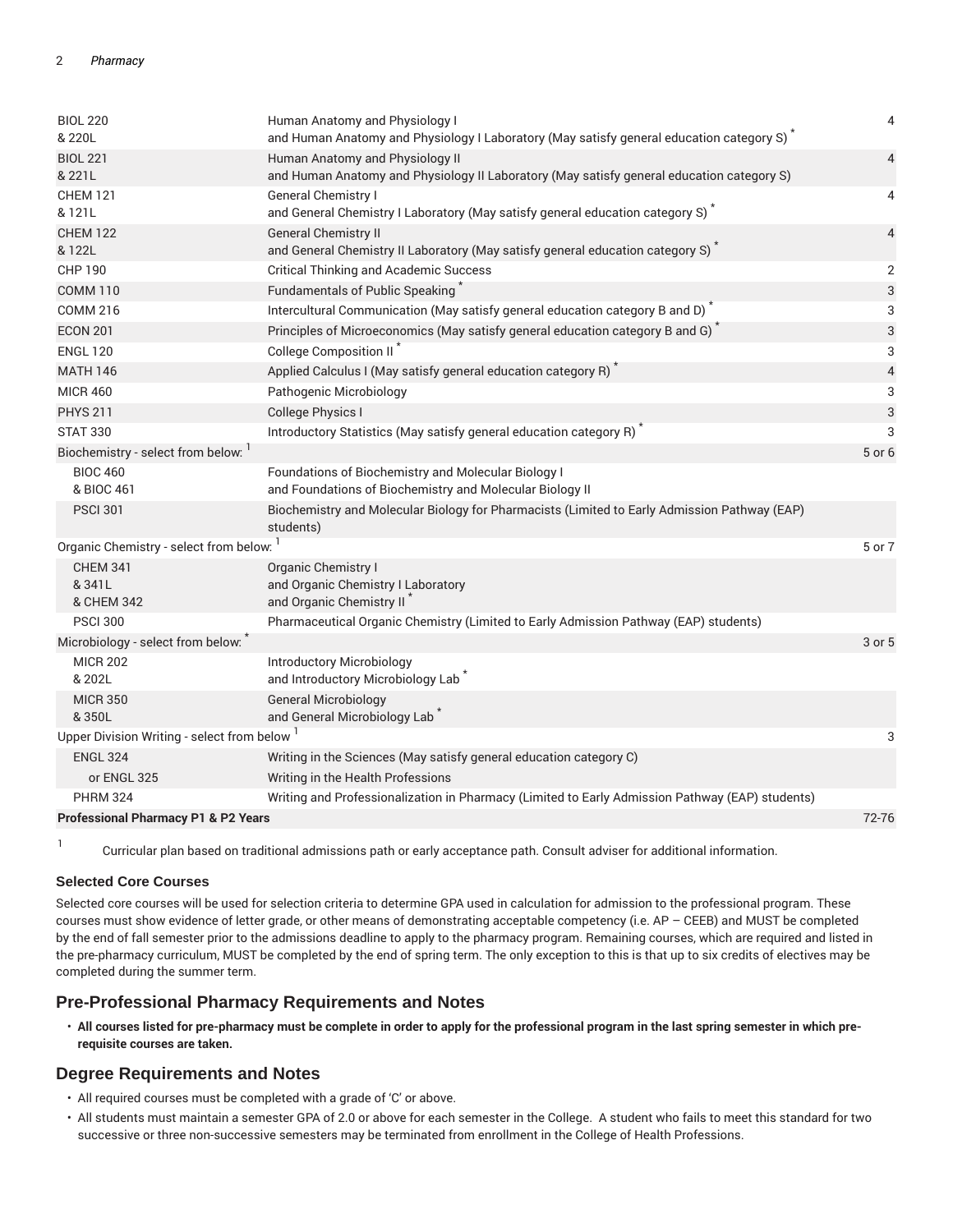# **Major Requirements**

# **Major: Doctor of Pharmacy**

**Degree Type: Pharm.D. Minimum Degree Credits to Graduate: 147**

## **Professional Pharm.D. Requirements**

The following professional Pharm.D. requirements that follow are subject to change per department. Students follow the curricula developed by the School of Pharmacy and any changes that occur while in the professional program will be communicated to the students by the School of Pharmacy.

In addition to curriculum listed below, 6 credits of Professional Elective MUST be completed PRIOR to P4 year.

| Code                               | <b>Title</b>                                                                                 | <b>Credits</b>            |
|------------------------------------|----------------------------------------------------------------------------------------------|---------------------------|
| <b>P1 First Year Professional</b>  |                                                                                              |                           |
| <b>MICR 470</b>                    | Basic Immunology                                                                             | 3                         |
| <b>PSCI 367</b>                    | <b>Pharmaceutical Calculations</b>                                                           | 1                         |
| <b>PSCI 368</b>                    | <b>Pharmaceutics I</b>                                                                       | 3                         |
| <b>PSCI 369</b>                    | <b>Pharmaceutics II</b>                                                                      | 2                         |
| <b>PSCI 410</b>                    | Pharmaceutical Biotechnology                                                                 | $\overline{2}$            |
| <b>PSCI 411</b>                    | Principles of Pharmacokinetics and Pharmacodynamics                                          | 3                         |
| <b>PSCI 412</b>                    | Chemotherapeutic/Infectious Disease Pharmacodynamics                                         | 3                         |
| <b>PSCI 470</b>                    | Pharmacokinetics                                                                             | 3                         |
| <b>PHRM 340</b>                    | Patient Assessment and Pathophysiology I                                                     | 4                         |
| <b>PHRM 341</b>                    | Pathophysiology II                                                                           | $\ensuremath{\mathsf{3}}$ |
| <b>PHRM 350</b>                    | Introduction to Pharmacy Practice                                                            | $\overline{2}$            |
| PHRM 351L                          | Pharmacy Practice Laboratory I                                                               | $\overline{2}$            |
| <b>PHRM 352</b>                    | Introduction to Health Care Systems                                                          | $\overline{2}$            |
| <b>PHRM 355</b>                    | Introductory Pharmacy Practice Experience I: Introduction to Institutional Pharmacy Practice | 3                         |
| <b>PHRM 480</b>                    | Drug Literature Evaluation                                                                   | 3                         |
| <b>P2 Second Year Professional</b> |                                                                                              |                           |
| <b>CHP 400</b>                     | Interprofessional Health Care Practice                                                       | 3                         |
| <b>PSCI 413</b>                    | Endocrine/Respiratory/GI Pharmacodynamics                                                    | 3                         |
| <b>PSCI 414</b>                    | Cardiovascular Pharmacodynamics                                                              | 3                         |
| <b>PSCI 415</b>                    | Neuropsychiatry Pharmacodynamics                                                             | 3                         |
| <b>PSCI 417</b>                    | Pharmacogenomics                                                                             | $\overline{2}$            |
| <b>PHRM 400</b>                    | Top Drugs II                                                                                 | $\mathbf{1}$              |
| <b>PHRM 450</b>                    | Self Care                                                                                    | 3                         |
| PHRM 452L                          | Pharmacy Practice Laboratory II                                                              | 2                         |
| <b>PHRM 455</b>                    | Introductory Pharmacy Practice Experience II: Introduction to Community Pharmacy Practice    | 4                         |
| <b>PHRM 532</b>                    | <b>Infectious Disease</b>                                                                    | 3                         |
| <b>PHRM 534</b>                    | Rheumatology/Endocrinology/Gastrointestinal                                                  | 3                         |
| <b>PHRM 535</b>                    | Hematology and Oncology                                                                      | 3                         |
| <b>PHRM 538</b>                    | PTDI: Cardiovascular and Pulmonary Diseases                                                  | 4                         |
| <b>PHRM 565</b>                    | Pharmacy-Based Immunization Delivery                                                         | $\mathbf{1}$              |
| <b>P3 Third Year Professional</b>  |                                                                                              |                           |
| <b>PHRM 500</b>                    | Top Drugs III                                                                                | 1                         |
| <b>PHRM 520</b>                    | <b>Special Populations</b>                                                                   | 3                         |
| <b>PHRM 536</b>                    | Neurology & Psychiatry Pharmacotherapy                                                       | 3                         |
| <b>PHRM 537</b>                    | Renal Disease/Fluid and Electrolytes                                                         | $\overline{2}$            |
| <b>PHRM 540</b>                    | <b>Public Health for Pharmacists</b>                                                         | 3                         |
| PHRM 545L                          | Pharmacotherapy Laboratory                                                                   | 1                         |
| PHRM 551L                          | Pharmacy Practice Laboratory III                                                             | 2                         |
| PHRM 552L                          | Pharmacy Practice Laboratory IV                                                              | $\overline{2}$            |
| <b>PHRM 560</b>                    | <b>Specialty Care Topics</b>                                                                 | 2                         |